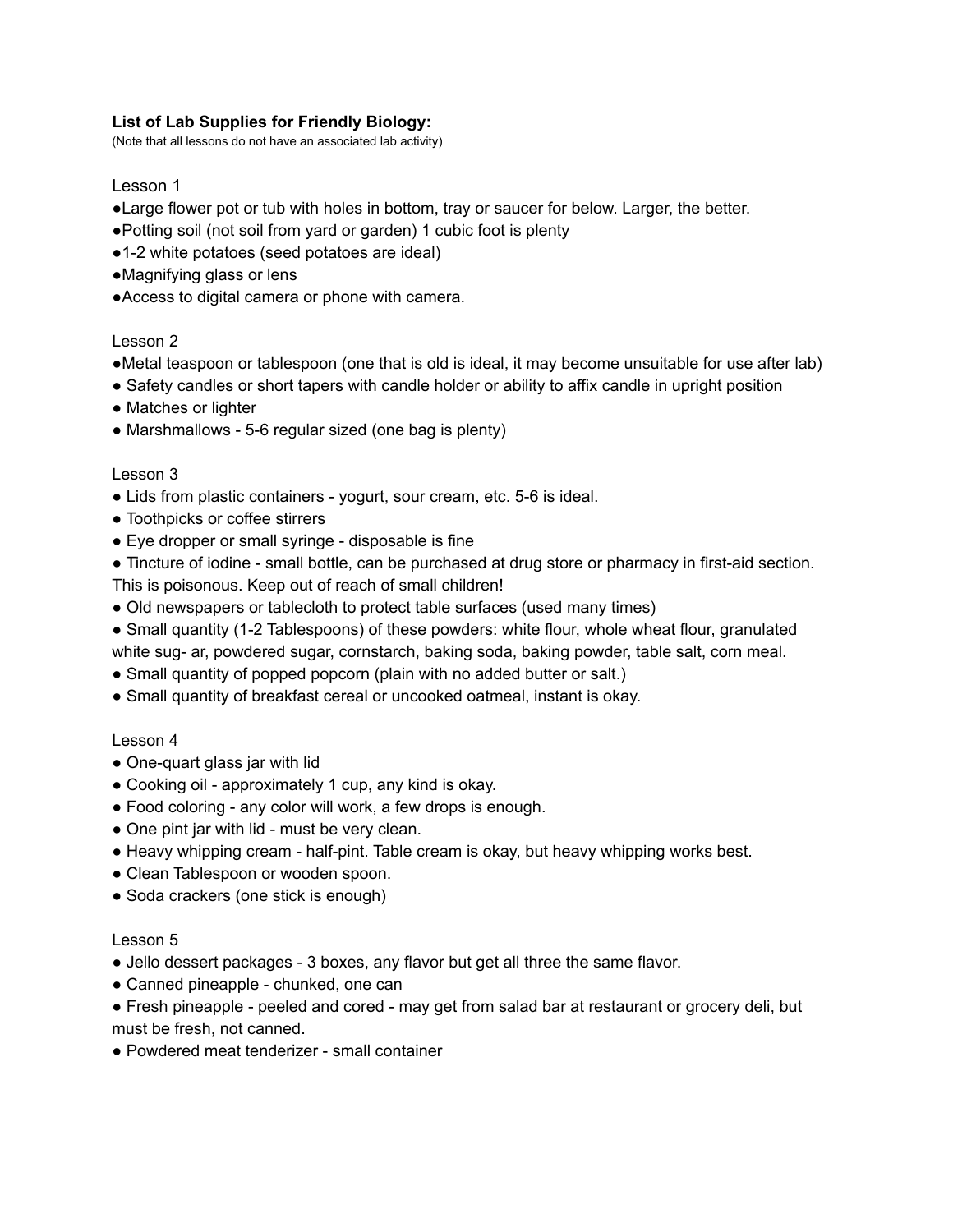Lesson 6

● Grape juice OR red cabbage - either will work, grape juice may be prepared from frozen; red cabbage juice is prepared by boiling small quantity of fresh red cabbage. Instructions in text.

- White vinegar at least 1 gallon (will be used in many labs)
- Citric acid (Fruit Fresh) small container
- Lemon juice may be fresh or bottled, small quantity
- Milk cow's or other source is fine 1 cup is plenty
- Ammonia found in cleaning section of grocery store. Keep out of reach of small children!
- Clean pint jar with lid may reuse one used in earlier lab. Must be very clean.
- Plain yogurt with active cultures one-size serving is plenty
- Wooden or plastic spoon
- Low heat source like incubator, heating pad, hot water bottle
- Fruit (to be mixed into yogurt made in lab, your choice)
- Whole milk one gallon
- Stock pot large enough to hold one gallon of milk
- Metal spoon or ladle
- Colander

# Lesson 7

- Chicken eggs at least four fresh eggs, not cooked
- Quart-sized jars at least 5
- Styrofoam cups 8-ounce size or larger, 4 cups
- Wax pencil or marker which can write on glass
- Graduated cylinder or large syringe (30 or 60 cc) which can measure in milliliters or ccs.
- Granulated sugar at least five pounds.
- Corn syrup white, one bottle.
- Fresh celery one stalk is plenty
- Fresh carrots one carrot is plenty
- Fresh potato one potato is plenty

Lesson 8, 9, 10

● Model building supplies (notes in text explain this well)

Lesson 11

- Stickynotes or post-a-notes 1 package is plenty
- Game die 1

Lesson 12

- Toilet paper 8 rolls, plain with no colors or fragrances, Scott brand is ideal.
- ●Access to refrigerator

●Mushroom TP growing kit (information found in text; may need to order early in order to have on hand when lesson arrives) Approximately \$40.00.